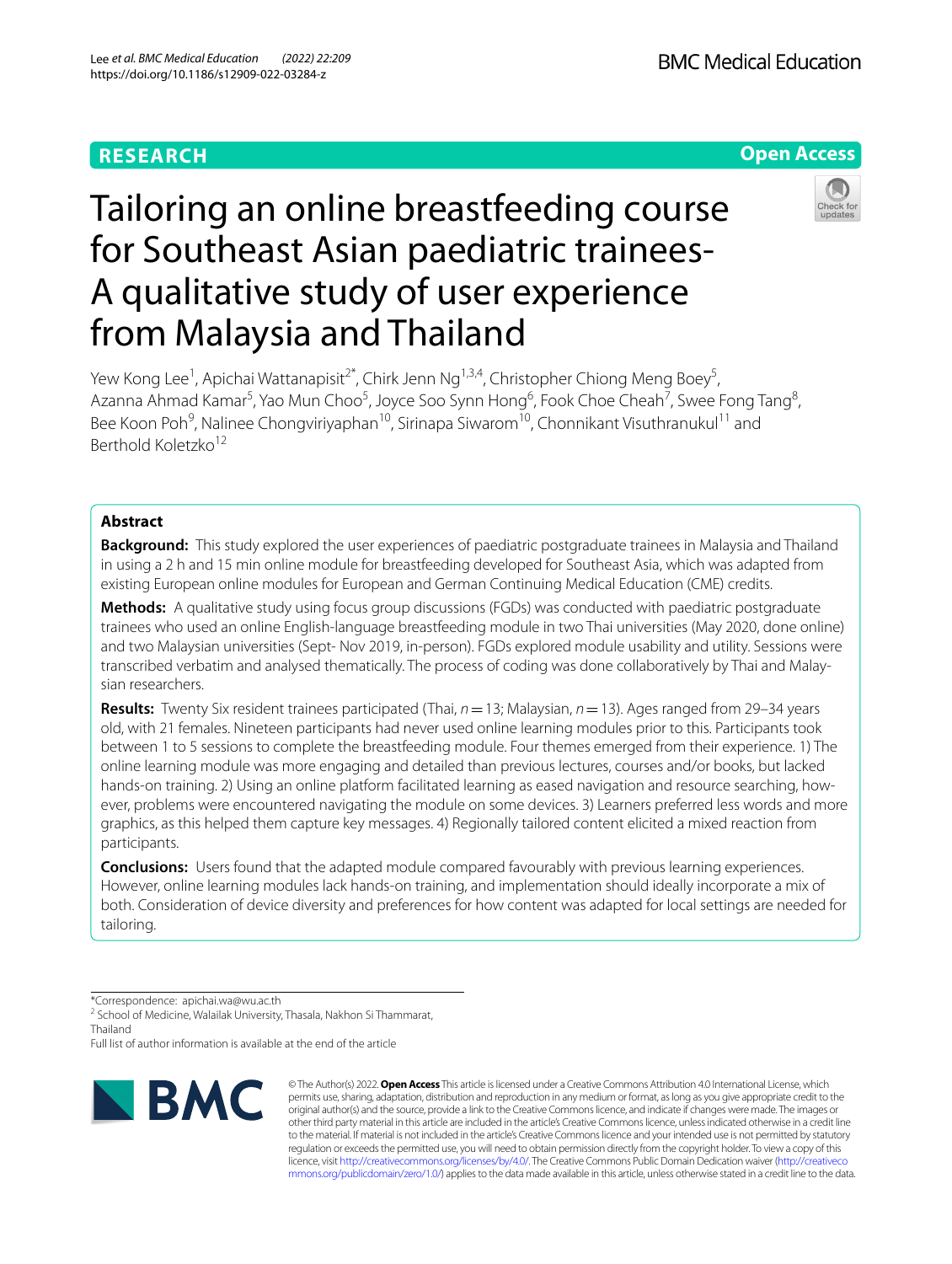**Keywords:** Online learning, Nutrition, Southeast Asia, Malaysia, Thailand

# **Background**

e-Learning in medicine has seen tremendous growth and demand. One study estimated that the number of online resources and user access to medical e-learning in Korea has tripled in a single decade [\[1\]](#page-8-0). However, online learning material can be challenging for users from low-andmiddle income and non-Western countries. A systematic review of medical e-Learning in resource constrained countries highlighted multiple barriers including lack of infrastructure and equipment, lack of face-to-face interaction making engagement difficult, inadequate skilled personnel to support e-Learning, and difficulty in tailoring e-Learning to meet the needs of the local setting, culture and language [[2\]](#page-8-1).

Following on from the last barrier mentioned, it is important to develop or adapt material that fts into the healthcare realities and cultural nuances of a country. Most of the studies on adaptation of e-Learning material have focused on Africa and South America, with few studies on Southeast Asia [\[2\]](#page-8-1). From 2016 to 2020, German, UK, Romanian, Thai and Malaysian partners worked together to develop a set of e-Learning modules on early nutrition for Thailand and Malaysia as part of the Erasmus+Early Nutrition eAcademy Southeast Asia (ENeA SEA; [https://enea-sea.med.lmu.de/\)](https://enea-sea.med.lmu.de/) project [\[3](#page-8-2)]. A series of four modules (Nutrition & Lifestyle; Breastfeeding; Breast Milk Substitutes; Preterm Nutrition) were adapted from original European modules by Southeast Asian partners to provide localised, practical advice on early nutrition and maternal lifestyle during the frst 1000 days of infant development  $[3]$  $[3]$ . The adaptation process involved revision of the source material by expert writers and a scientifc review board from Malaysia and Thailand, and a process of alpha and beta testing of the modules; the process of development and module features are described in detail elsewhere [[3\]](#page-8-2).

This study aimed to explore the online learning experiences of paediatrics postgraduate trainees in Malaysia and Thailand when using an ENeA SEA online module. Exploring the user experiences will allow trainers and educators to understand patterns and barriers to online learning in order to better tailor the implementation of training material for their respective settings.

# **Methods**

# **Design**

This qualitative study employed descriptive phenomenology using focus group discussions with postgraduate paediatric trainees in Malaysia and Thailand to explore views and experiences with using an online learning module on breastfeeding.

# **Setting**

Paediatric postgraduate training in Thailand is a 3-year residency training programme leading up to the Diploma of the Thai Board of Pediatrics certified by the Royal College of Pediatricians of Thailand  $[4]$  $[4]$ . Breast milk and breastfeeding is listed as basic medical knowledge in the curriculum [[5\]](#page-8-4). Paediatric postgraduate training in Malaysia is a 4-year postgraduate course leading up to a Masters/Doctor of Paediatrics. In Malaysia, most doctors undergo a two-day breastfeeding course organised by the Ministry of Health Malaysia [[6\]](#page-8-5). Besides national training programmes, both countries have also implemented the World Health Organisation/United Nations Children's Education Fund (WHO/UNICEF) Baby-Friendly Hospital Initiative and the WHO/UNICEF Infant and Young Child Feeding Counselling Integrated Course to provide training on early infant feeding [\[7](#page-8-6)[–9](#page-8-7)].

The original source of the breastfeeding module was a similar module in the Early Nutrition eAcademy (ENeA) project (<https://enea.med.lmu.de/>), a co-operation between the Early Nutrition Academy and LMU Medical Center Munich  $[10]$  $[10]$ . As this was a capacity-building project between EU and Southeast Asian partners, we adapted EU modules as we had access to the source material and EU partners were familiar with this material. In the ENeA breastfeeding module, there are 3 units (Breastfeeding Practice; Benefts; Helping Women Breastfeed); the whole module is accredited for 6 European CME credits or 9 German CME credits.

The ENeA SEA platform is a moodle-based online learning platform with a curriculum written by Thai and Malaysian paediatric and nutrition lecturers; the modules underwent instructional design revision and alpha and beta user testing before the modules were launched. More specifcally for this study, the breastfeeding module was revised by a Malaysian university and the writers' estimated time to complete the module was 2 h and 15 min. The same three ENeA unit titles were retained. Besides adapting the content for regional learners, more videos, interactive learning activities and self-assessment questions were added to the module.

# **Participants**

Participant inclusion criteria was that they had to be a postgraduate trainee in paediatrics in any of the participating Southeast Asian partner universities in the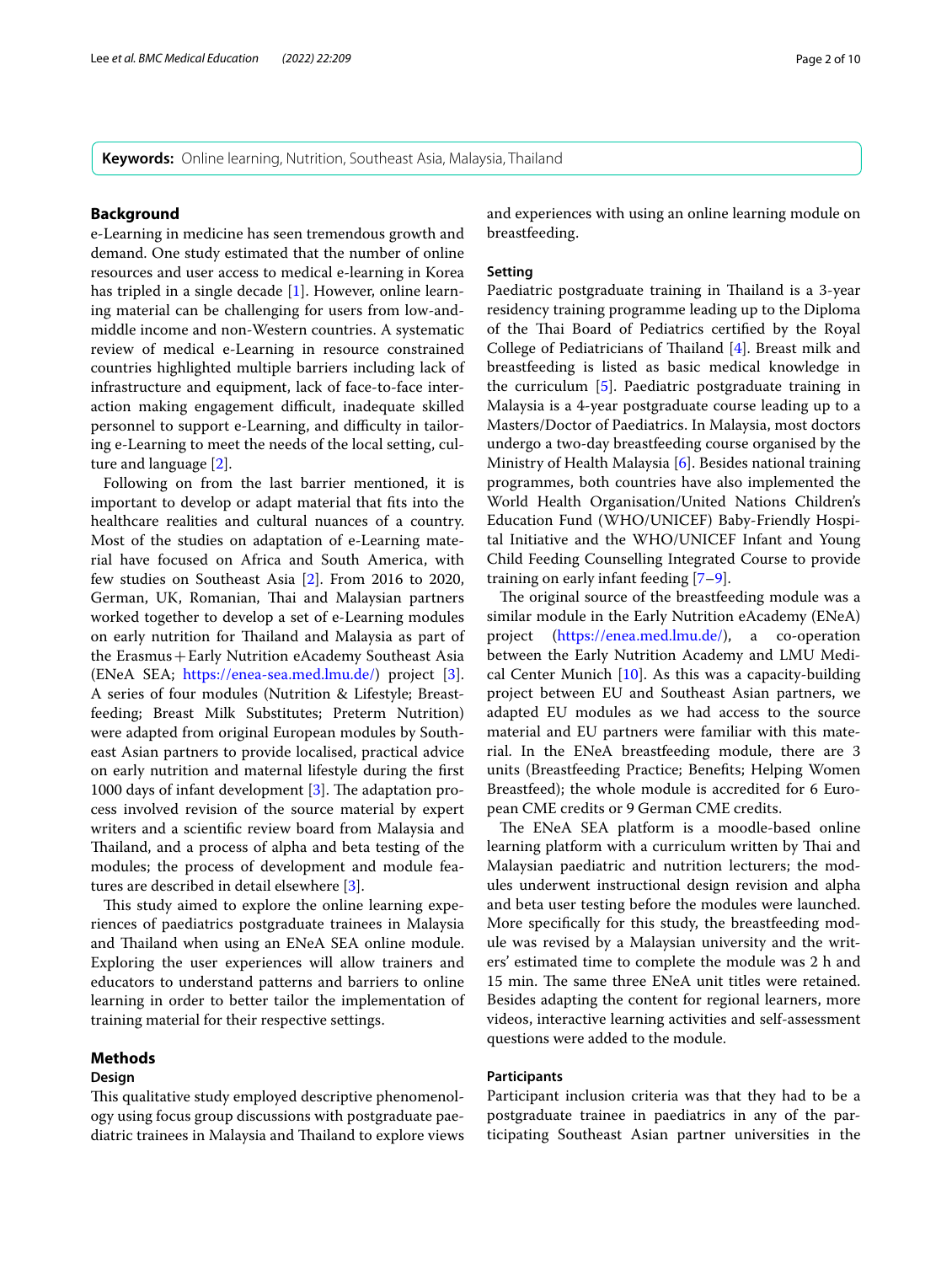ENeA SEA project: Chulalongkorn University (CU), Mahidol University (MU), Universiti Kebangsaan Malaysia (UKM), Universiti Malaya (UM). We focused on postgraduate trainees as the original source material was intended for post-degree continuous medical education.

### **Recruitment**

Postgraduate trainees were invited by research team members (academic lecturers) to participate in the project. If they agreed, a date for the focus group was decided and participants were given a link and instructions on how to access the ENeA SEA Breastfeeding Module about one week before the focus group.

# **Data collection**

Four focus groups were conducted with each focus group comprised of only respondents from a single institution. In Malaysia, focus groups were conducted face to face in September (UM) and December 2019 (UKM). In Thailand, both focus groups in Thailand were conducted online due to the COVID-19 pandemic (May 2020).

Focus groups were facilitated by two trained researchers and guided by a topic guide that explored the learners' background, usability, utility and suggestions for the module (Table [1](#page-2-0)) based on the domains of perceived usefulness and perceived ease of use in Davis' Technology Acceptance Model [[11](#page-8-9)]. We conducted the Malaysian focus groups in English while the Thai language was used for the Thailand focus groups. The two researchers attempted to probe any diferent viewpoints from participants in each FGD. Saturation was achieved when no new data emerged from the participants.

### **Data analysis**

All focus group discussions were recorded and transcribed verbatim into either Thai (FGDs conducted in Thailand) or English (FGDs conducted in Malaysia). The transcripts were typed as text fles in Microsoft Word (Microsoft, Redmond, WA, USA). A deductive thematic approach was used to analyse the data  $[12, 13]$  $[12, 13]$  $[12, 13]$  $[12, 13]$  $[12, 13]$ , and a qualitative data analysis software, NVivo 10 (QSR International, Victoria, Australia), was used for data management. One researcher from Malaysia and one researcher from Thailand coded one transcript respectively from Malaysia and Thailand, to produce an initial coding framework, describing emergent themes in English. The frameworks were compared and iteratively modifed via an online meeting. The modified coding framework was used to code the rest of the transcripts and the framework was presented to the larger research team for discussion. Thai quotations were translated into English by a Thai researcher fluent in both languages. The final themes and quotes were discussed by the researchers to ensure the rigor in data analysis.

# **Results**

A total of 26 participants in four focus groups participated in the study (UM  $(n=5)$ , UKM  $(n=8)$ , CU  $(n=6)$ and MU  $(n=7)$ ). Their demographic data is available in Table [2.](#page-3-0) There are more female than male participants; this is a reflection of the general trend in both Thailand and Malaysia with more female paediatric trainees.

Four themes emerged from the focus group sessions: 1) Learners compared online learning with previous learning experiences, 2) Learners found that using an online platform facilitated their learning, 3) Learners preferred less words and more graphics, and 4) Regionally tailored content elicited a mixed reaction.

# **Learners compared online learning with previous learning experiences**

After using the online material, participants intuitively compared this to their previous learning experiences. This was done in three ways.

<span id="page-2-0"></span>**Table 1** Topic guide for focus group discussion

#### **Learner background**

 1)Could you tell us about your experience in using the online breastfeeding module? 2)What is your general view about this breastfeeding module?

#### **Usability**

 3)Was it easy to go through the module? Probe: Learning platform/ website, self-assessment questions, graphics, interactive elements, page navigation

# **Utility**

 4)Do you fnd it useful to learn about breastfeeding early nutrition? Probe for utility: Which sections do you fnd it helpful? Which sections not helpful?

 5)Are the contents (e.g. examples used) relevant to you? Why or why not? Probe: Amount of information, level of information, relevance to local practice

#### **Improvement/Suggestions**

6)How can we improve it?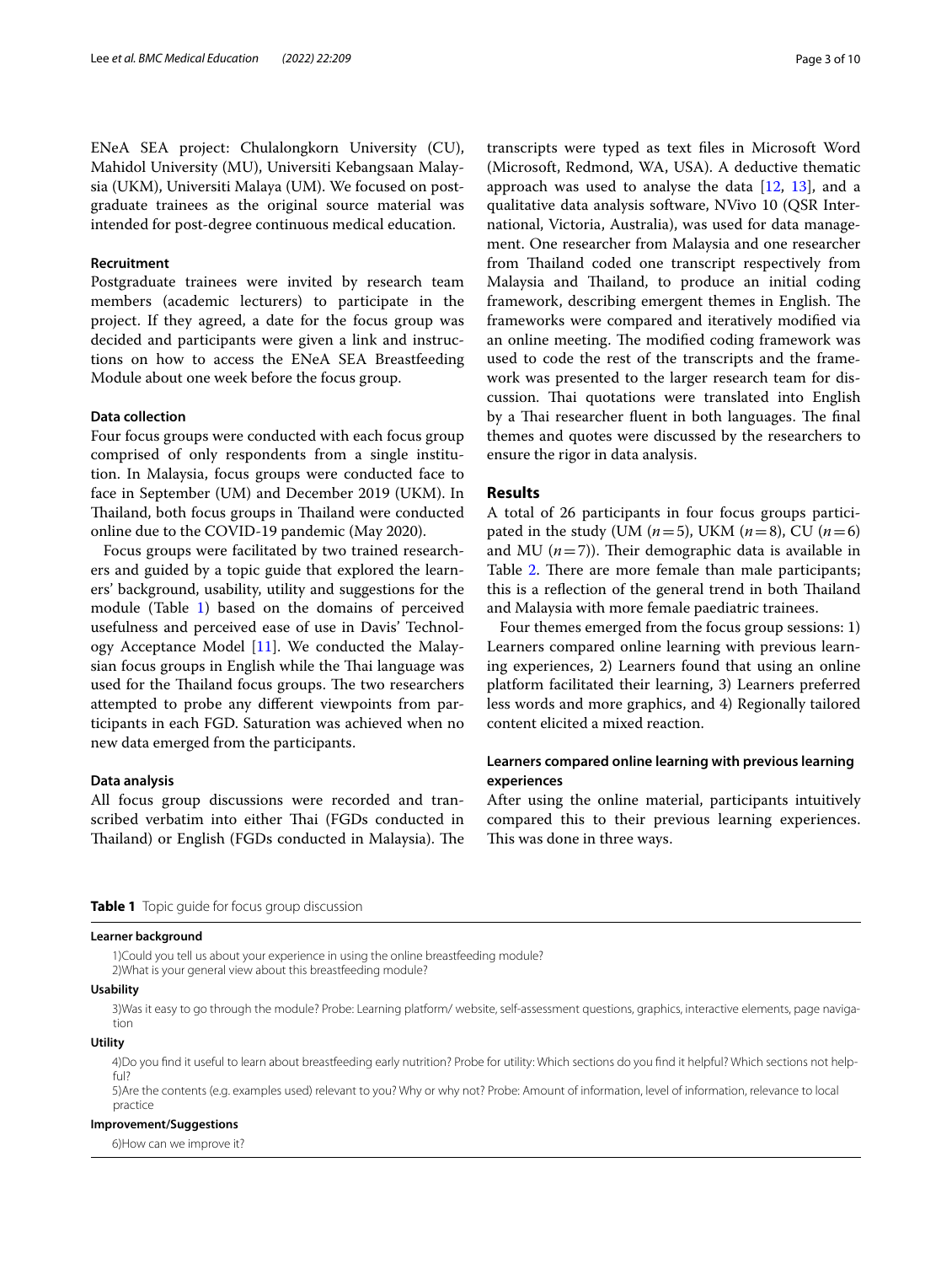# <span id="page-3-0"></span>**Table 2** Participant demographics

| Demographic                                              | Overall $(n=26)$ | Thailand $(n=13)$ | Malaysia ( $n = 13$ ) |
|----------------------------------------------------------|------------------|-------------------|-----------------------|
| Age (range) $(n=24)$                                     | 29-34 years      | 29-32 years       | 30-34 years           |
| Nationality                                              |                  |                   |                       |
| Thai                                                     | 13               | 13                |                       |
| Malaysian                                                | 13               |                   | 13                    |
| Gender                                                   |                  |                   |                       |
| Female                                                   | 21               | 12                | 9                     |
| Male                                                     | 5                | $\mathbf{1}$      | $\overline{4}$        |
| <b>Ethnicity</b>                                         |                  |                   |                       |
| Thai                                                     | 13               | 13                |                       |
| Malay                                                    | 9                |                   | 9                     |
| Chinese                                                  | $\overline{2}$   |                   | $\overline{2}$        |
| Indian                                                   | $\overline{2}$   |                   | $\overline{2}$        |
| Ever used online learning before this $(n=24)$           |                  | $(n=11)$          |                       |
| Yes                                                      | 5                | $\mathbf{1}$      | 4                     |
| No                                                       | 19               | 10                | 9                     |
| Device used to access module ( $n = 24$ )                |                  | $(n=11)$          |                       |
| Tablet                                                   | 10               | 10                |                       |
| Laptop                                                   | $\,8\,$          | 1                 | $\overline{7}$        |
| Desktop and smartphone                                   | $\overline{2}$   |                   | $\overline{2}$        |
| Desktop                                                  | $\overline{2}$   |                   | $\overline{2}$        |
| Laptop and smartphone                                    | $\mathbf{1}$     |                   | 1                     |
| Smartphone                                               | $\mathbf{1}$     |                   |                       |
| Time taken to complete breastfeeding module ( $n = 23$ ) |                  | $(n=11)$          | $(n=12)$              |
| < 2 h                                                    | 3                | $\mathbf 0$       | 3                     |
| $2$ to $<$ 3 h                                           | 10               | $\overline{4}$    | 6                     |
| $3$ to $<$ 4 h                                           | $\overline{7}$   | 6                 | $\mathbf{1}$          |
| $\geq$ 4 h                                               | 3                | 1                 | $\overline{2}$        |
| Sessions to complete breastfeeding module ( $n = 23$ )   |                  | $(n=11)$          | $(n=12)$              |
| $\mathbf{1}$                                             | 5                | $\overline{2}$    | 3                     |
| $\overline{2}$                                           | 8                | $\overline{2}$    | 6                     |
| 3                                                        | 6                | $\overline{4}$    | $\overline{2}$        |
| 4                                                        | $\overline{2}$   | 2                 |                       |
| 5                                                        | $\overline{2}$   | $\mathbf{1}$      | 1                     |

First was a comparison with existing training courses on the same topic. This was a common theme for the Malaysian participants who mentioned the twenty-hour breastfeeding course that doctors are required to complete during their houseman training. They mentioned that the online module was better as it was clearly structured and allowed them to pace their learning. Compared to the twenty-hour face-to-face lectures, topics were similar, but included more detailed higher-level content. However, they noted the online module was missing practical elements, such as going to wards to conduct hands-on massage and talking to patients.

*We went through the twenty hours breastfeeding course previously. Frankly to say it's a bit dry.*  *Twenty hours and then you just sit there and listen to the talk while doing this e-module is actually at our own time. (M5, 31 y.o. male, Malaysian) It's (the online module) detailed, the contents. Comparing to the courses that we have gone to- the twenty hours breastfeeding course- is for like all staf, including also the non-doctor staf, so they make it more for a layman (M2, 34 y.o. female, Malaysian) Like massaging (breast massage) part. Went to all*  the wards and do that. That was really helpful and *is a hands-on session. We can ask from both sides like interactive, but from the online courses is not much of the hands-on (M6, 32 y.o. female, Malaysian)*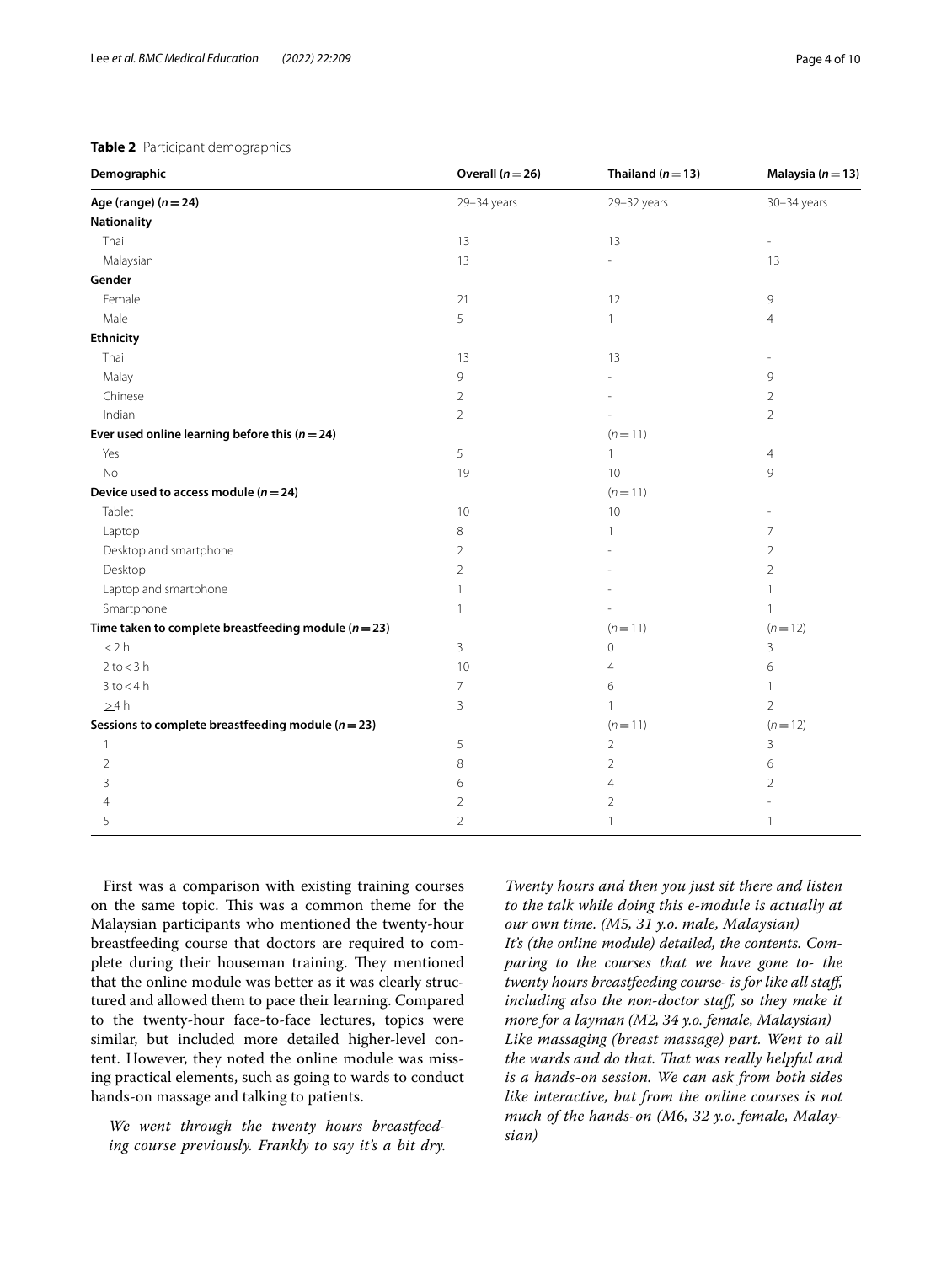The second way it was compared was by contrasting online learning with face-to-face learning. Thai participants mentioned that there were advantages to having face-to-face lectures compared to online learning, such as getting distracted easily or losing motivation when no lecturer was present. Thus, one suggestion was to include more recorded lectures in the online course.

*I personally prefer face-to-face learning. If I read (the content) on my iPad, it is easy to be distracted. It is easier to remember (the content) by listening to someone. This is my personal learning style. The e-Learning requires lots of concentration and attention. It is not my type. (T7, 30 y.o. female, Tai)*

The advantage is I can study at any time and any *place. I do not need to fnish the whole module at one time; I can come back later and continue the lesson. However, the drawback is the attention can be distracted by external factors (laughing). It is different from face-to-face learning (T4, 30 y.o. female, Tai)*

It is not different from reading a book. There are *many texts. I expected to see several video clips, but the video was not rich in terms of its content. It is an introductory video. The rest consists of text only. It is not much different from reading lecture notes. The module just separates the contents into small topics. I expect to see more video clips that emphasise the important points. Videos that contain a recorded lecture are feasible to be on the online module. The videos should be concise. It is impossible to see a 4-hour video. A 1 hour-video combine with selfstudy can be useful. I can read more contents that I am interested in. It will probably help me to focus on the contents. (T5, female, Tai)*

The third comparison was made with books. This was done by Thai participants. One Thai participant mentioned that the experience in using the online material was "not any diferent from reading a book" (T5, female, Thai). Another felt that compared to books, online learning was better as the material could be navigated in smaller segments compared to longer book chapters. One last point was related to the interactivity of online material; one Malaysian mentioned that e-Learning was more fun compared to reading a booklet, while a Thai participant said that compared to a book, learners could actively test their learning efectiveness through the interactive activities.

*Compared between the e-Learning and reading books, both ways require huge reading eforts. Anyway, the e-Learning is more attractive because*  *there are videos, diagrams, and pictures. Moreover, the chapter summary helps me understand. I can know by doing quizzes whether my understanding is correct or incorrect. Compared to conventional lectures, it is diferent because lecturers organise the lesson and can ofer two-way communication. To cover all the contents, lectures may take a long time. The e-Learning can be separated into smaller sections that we can attend several sessions. The whole thing in one session can induce 'brain swelling'. (T10, 30 y.o. female, Tai)*

The e-Learning is more effective than reading *books. Although there is no face-to-face participation, the e-Learning is quite interactive. If I get a 30-page lecture note, I may not have the motiva*tion to read it. The e-Learning may take as long as *reading the lecture note. Otherwise, I give up read*ing. The advantage of the e-Learning is offering *interactive learning. The videos are interesting and can be the feedback material to recheck my understanding. Compared to lectures, I am not sure which one (e-Learning or lecture) is better. If I have any questions, I could ask the lecturer directly and I would receive the response immediately. I cannot decide whether the e-Learning is better than lectures, but it is better than reading books or lecture notes. (T12, 30 y.o. female, Tai)*

To make up for perceived defciencies in the portal, some participants suggested a hybrid combination of including either a hands-on practical (for Malaysians), or face-to-face lecture (for Thais) after the module. Technology could be used to integrate the two platforms such as embedding a QR code for the online modules in a lecture.

*Can I get both? I mean a combination of a face-toface lecture and the e-Learning. People who cannot attend the lecture can go to the link or QR code*  to the e-Learning. The advantage of the e-Learning *is its convenience. Participants can learn at any time and any place. Its disadvantage is distraction. Excessive texts are boring. I have to break and come back. Listening a lecture has a good thing that I can interact with the lecturer. Sometimes, I cannot understand by self-reading. Lecturers can*  help. The limitation (of face-to-face lectures) is *that not all people are available for a lecture. (T1, 30 y.o. female, Tai)*

*Maybe (the training) can be done in two parts. First, the self-learning like this. And then must complete other part, which is hands on, maybe can do later. (M3, 30 y.o. female, Malaysian)*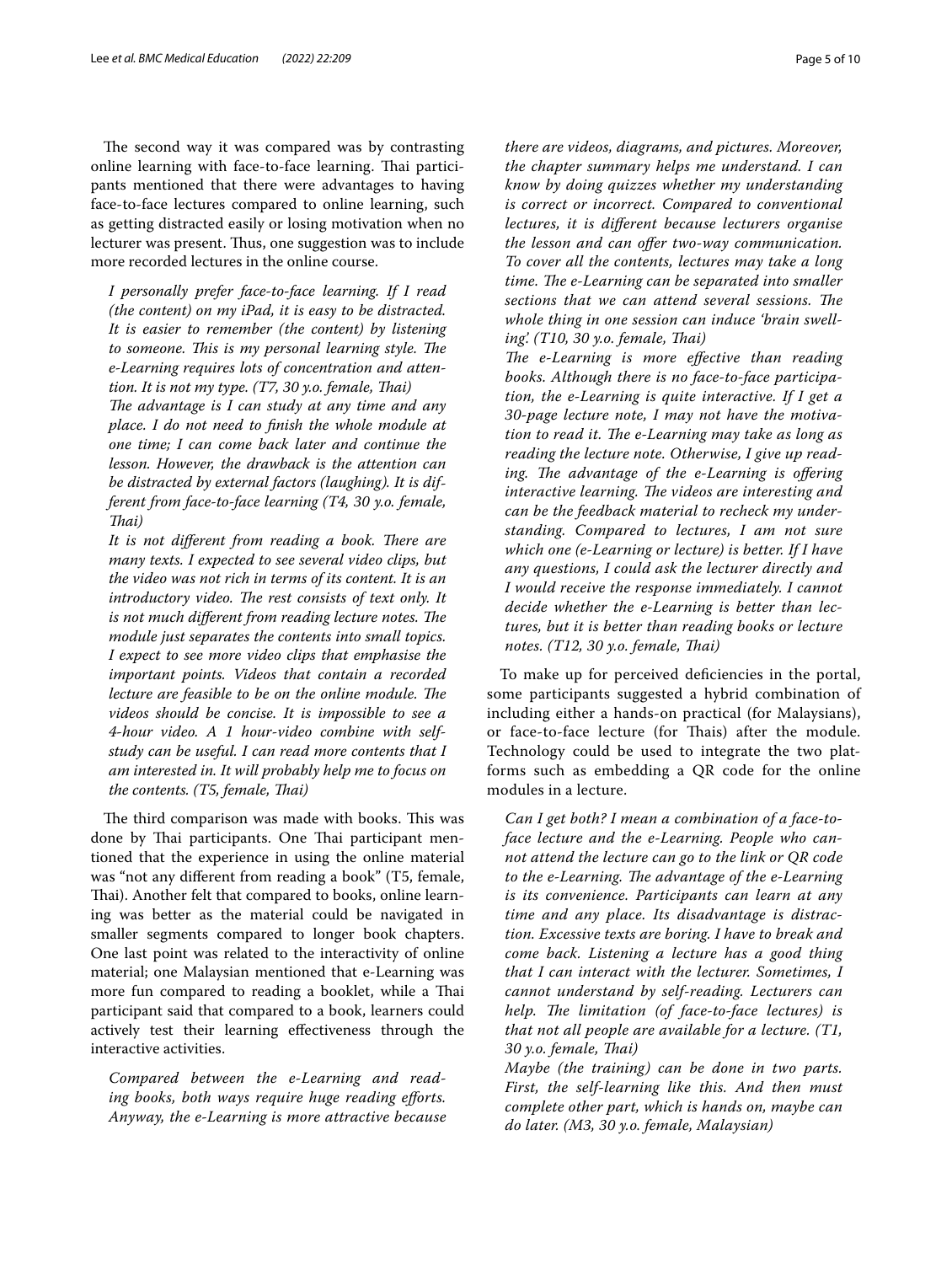# **Learners found that using an online platform facilitated their learning**

Users mentioned ways in which the online platform helped them learn. One theme was that learning was more convenient, as they could access material instantly anytime and anywhere, were able to access and break the module up into multiple sessions and could easily navigate back and forth between the module content.

*E-module is easy for me. I guess the best part is I can stop it halfway, do other stuf, then go back to it. Tat is the fexibility in there. And one thing is we can go back and revisit the same thing…I mean the information is already there on it. Like if you're going for a physical course sometimes like reading materials are like not provided or you like take your own. Tis one you know where you want to fnd the information. You know where it is so easier to revisit. I think that is the most important part. (M3, 30 y.o. female, Malaysian)*

*I can eat, drink when listening or reading so I think it's better in a way that it's in my own time compared to the previous twenty hours breastfeeding course. (M5, 31 y.o. male, Malaysian)*

Being online already was also advantageous for learning as they supplemented the module with other online material. As they were already online when using the module, participants mentioned that they would head elsewhere online to search for more information. This could be for two reasons, either to check if they had understood the module correctly, or to search for additional, further information.

*Sometimes, it (problem) is the language. Also, the latter part (of the module) is about organisation management and so on. I searched on the internet to fnd out. (T10, 30 y.o. female, Tai)*

*Meaning that you can search in Google or what does this mean, what does, what, what do this mean and then if you want to search for further references, then you can search as well. Do your own readings as well…because it's online. (M2, 34 y.o. female, Malaysian)*

However, using an online platform presented some technical challenges. Users mentioned issues with webpage navigability and usability due to device functions. For webpage navigability, the use of tablets was problematic for some (Thai users were using tablets) as buttons on the tablet browser did not display correctly and they accidentally clicked the wrong navigation button. Handphone users in Malaysia reported issues with truncated text and difficulties with drag-and-drop activities.

*Some pages were disappeared. For example, I clicked 'next page', it moved to the fnal page. Many pages were skipped. I did not read them. (T4, 30 y.o. female, Tai)*

*It did not happen for the quiz, but it occurred in the main text. As my friend said, I initially studied, then clicked a button, optional further information, or something. It was close to the next page button. Ah, I accidentally chose the next page. I realized that I should click the optional further information button and read the contents inside. I had to go back - that is to say. (T1, 30 y.o. female, Tai)*

*Another difculty was because I accessed using handphone. So the (quiz) question, one of the question is too long so it cannot appear. (M1, 31 y.o. female, Malaysian)*

*I think I've experienced whereby the one of the questions where you have to drag the answers and go into the box. So when I use the handphone, it cannot really drag upwards. It won't automatically scroll down. So you cannot put it in the answer box. (M2, 34 y.o. female, Malaysian)*

# **Learners preferred less words and more graphics**

There were interactive and design elements in the online module that participants commented on. A number of participants from both Malaysia and Thailand mentioned that the presentation was too wordy or lengthy. To alleviate this, they suggested more tables or diagrams.

*For me I think the content is very good just that is a bit lengthy for me. If I read one shot feel like very lot of things to absorb. Maybe they can put in table or diagram. (M4, 30 y.o. female, Malaysian)* The content is quite a lot. For healthcare providers, *it is a big task to learn. The content is useful for doctors, nurses, or public health professionals, but there* 

*are too many texts. Information is too much. (T2, 30 y.o. female, Tai)*

*I agree with others. It is diferent from our ordinary breastfeeding lessons. The module covers every aspect, from milk production to recommended diet. However, I feel this module is too wordy. I skip some contents because the texts are too many. It should be more interesting. (T5, female, Tai)*

Thai participants mentioned that the graphics and videos made by the Malaysian team was well designed, and that the use of graphics helped to improve understanding of key messages.

It is nice-looking. I mean the pictures are clear. The *diagrams are beautiful and easily understandable. (D12, 30 y.o. female, Tai)*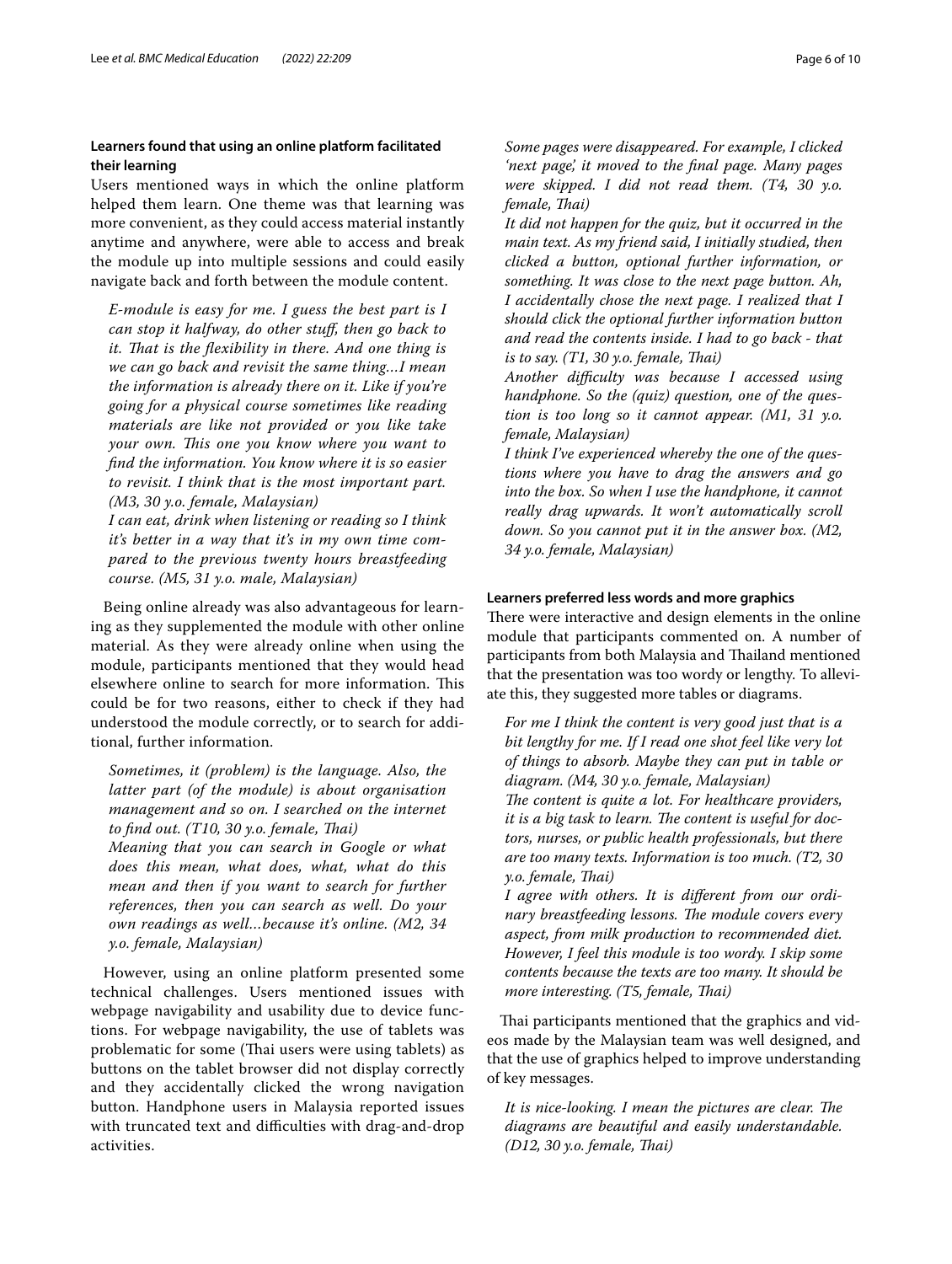*I personally like figures, diagrams, and tables. They are helpful and concise. (T9, 31 y.o. female, Tai)*

Two elements were highlighted as helping them understand the focus or key points of the module. These were the interactive quizzes, and also "Key message" summary boxes at the end of each unit.

The content is good and concise. At the end of each *section, the summary helps understand the key points. I like the test that I can check my knowledge after the study. (D12, 30 y.o. female, Tai)*

### **Regionally tailored content elicited a mixed reaction**

When talking about some of the content that had been tailored for Malaysia and Thailand (e.g. local practices such as post-pregnancy confnement, comparison between haematinic micronutrients in Malaysia and Thailand), participants had mixed reactions. Some took an inter-regional perspective and found it interesting to compare between country practices and recommendations to see how diferent contexts afected practice guidelines. Some took a more critical perspective; they either did not see the relevance of learning about practices from other countries or they questioned why there was so little data on the Southeast Asian region.

*I think the content about the examples of international policies, the length of maternity leave and salary during the leave, is not useful for me. (T6, male, Tai)*

*I like the e-module because it is a collaboration for Malaysia and Tailand so from the information and knowledge provided I can compare all the require*ments. The knowledge is given based on the coun*tries, so I'm not just focusing on my country. I can compare with others…. for example, for the dietary or micronutrients that they recommends is not all fxed. It's diferent between all the countries. I think it's good 'cause for example, the haematinics from the section on micronutrients there is table compar*ing Malaysia and Thailand. We are using the haematinics so I can see that Thailand is using some*thing else instead of the haematinics that we have like iron, folate, Vitamin B12 and the other one I don't know. But they didn't include all the micronutrients that we did. They are using other things depending on their state of health (M3, 30 y.o. female, Malaysian)*

*But just one thing is very funny because we are in South East Asia but I fnd that a lot of information there is no data for South East Asia. It's lack of data so I fnd that is a bit funny 'cause if you want us to participate, you should have at least some data*  *concerning the South East Asian area. (M8, 33 y.o. male, Malaysian)*

Another regional issue was language proficiency. As the modules were only available in English, some users commented that limited English proficiency increased the time required and taxed their ability to focus on the nutritional aspect of the course.

*It takes time because of English language. I have to reread several times. Especially, for the tests, I have to pay more attention on the question. I think I use more time. If this content is converted into our language, I can complete within a shorter period. (T7, 30 y.o. female, Tai)*

The test questions are complicated such as every *item is correct, with one 'except'. I feel like I am doing an English profciency test rather than the test of knowledge of nutrition. (T11, 29 y.o. female, Tai)*

# **Discussion**

This study aimed to compare the experience of postgraduate paediatric trainees in using an online module between Thai and Malaysian learners. Some general patterns were that the majority of Thai users accessed the platform through tablets, while Malaysians used mostly laptops. Possible reasons for high tablet usage in Thailand could be high internet usage contributing to Thai user preferences for internet friendly devices such as smartphones and tablets [\[14\]](#page-8-12), and a pattern of increased use of tablet computers by residents compared to undergraduate medical students  $[15]$  $[15]$  $[15]$ . Most of the participants (19/26) said that they had never used online learning modules before even though the Thai focus group meetings were conducted in May 2020 after the frst COVID-19 case in Thailand was reported in January 2020 [\[16](#page-8-14)]. Also, only Thai users mentioned English as an issue, while Malaysians did not; Malaysia is a former British colony and has high English proficiency  $[17]$  $[17]$ . Although not statistically representative, the results suggest that Thai participants had longer completion times and took more sessions to complete the module; this may be due to language barriers. To assist in language issues, we have since made Thai  $[18]$  $[18]$  and Malay  $[19]$  $[19]$  translations available.

In our study, learners compared their online learning experience with existing learning methods such as face to face lectures, training courses and books. In general, they were positive about learning online as they could break up the lesson and pace their learning in a fexible manner. While this advantage is to be expected, the fact that it was mentioned by quite a few participants shows that this form of asynchronous learning with online platforms is not yet widespread in lower-middle income countries.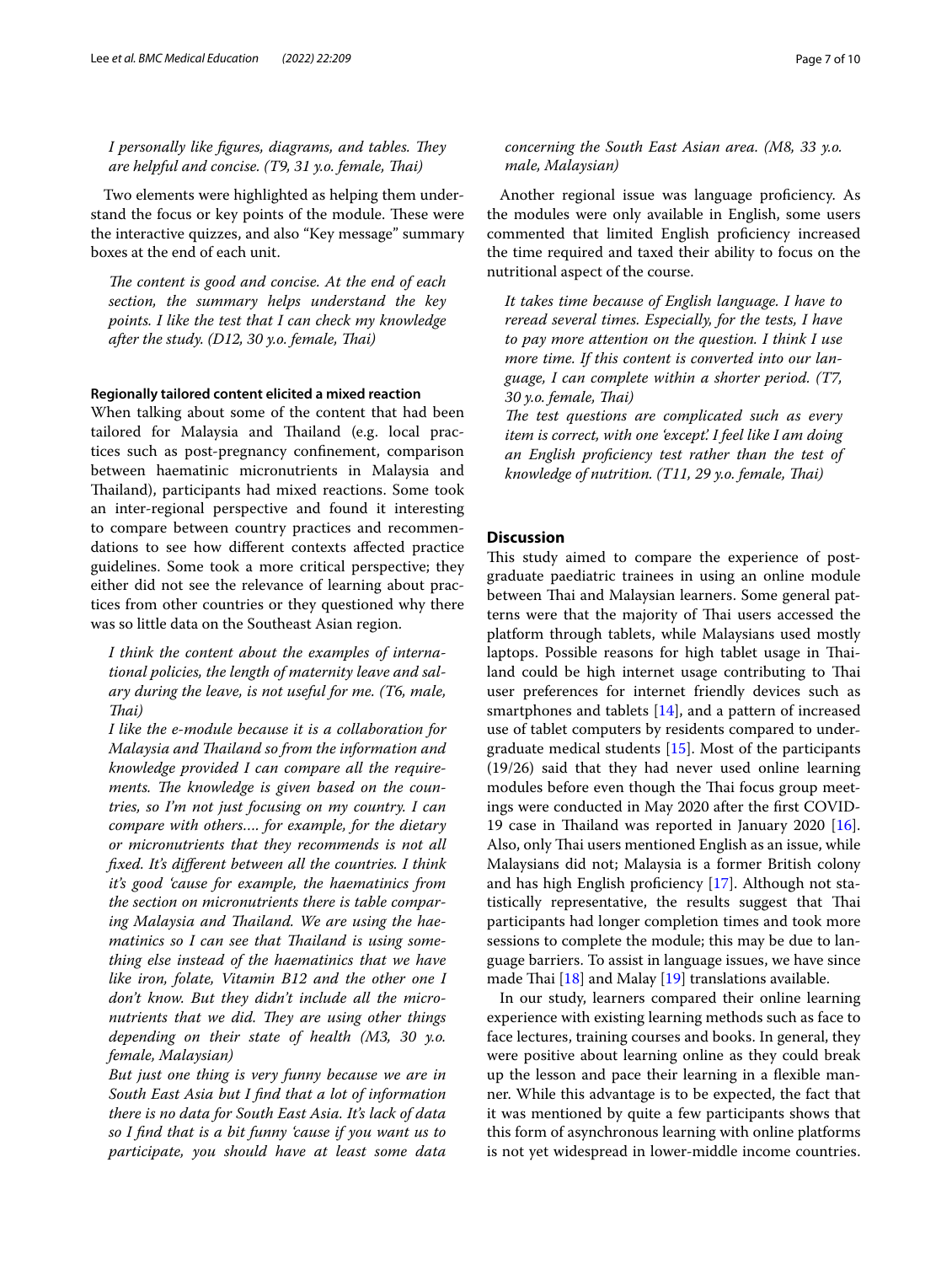Without available online learning resources, audio-visual lectures continue as the primary means of medical teaching; this is done either synchronously via video conferencing, or asynchronously via pre-recorded slideshows [[20\]](#page-8-18). Issues with this approach include screen fatigue and distraction for students and lecturers [[20](#page-8-18)]. Consequently, surveys from LMICs during the COVID-19 period show that students prefer traditional teaching compared to online teaching [\[21\]](#page-8-19), and that comprehension from faceto-face lectures is better than online teaching  $[22]$  $[22]$ . This shows that investment into developing online learning material is important in order to improve student acceptability. Faculty development programmes should include training on systematic approaches to e-Learning development and implementation (such as the ADDIE framework) and instructional design approaches to achieve clinical learning outcomes online  $[23]$  $[23]$  $[23]$ . The students' preferences for media-rich material were possible as the ENeA SEA project had a Distance Learning Expert Board to develop and implement media; faculties should consider investing resources into e-Learning teams (including e-Learning researchers, media developers, learning technologists, and software developers) [\[3](#page-8-2)].

Learners in our study highlighted that being online was helpful as they could easily search for additional or clarifying information. This self-initiated search for material outside of the provided syllabus is supported by the selfdirected learning paradigm for adult learning [\[24\]](#page-9-0) and studies describing postgraduate medical students as strategic learners who actively move between deep and surface learning when it is required [\[25\]](#page-9-1). Following on from the recommendation that adult learning theory needs to pay attention to the contexts in which learning occurs [[26\]](#page-9-2), our study suggests that developers of postgraduate medical education can leverage the online learning environment by including links to online resources, using open-access articles as much as possible, and ensuring that online platforms work well on the preferred devices in the target region.

This study shed light on how students in Southeast Asia responded to material that had been adopted by a multinational team and adapted from a European setting to suit their local context. This adoptand-adapt approach fts in between the spectrum of fully imported material (which may not ft with local nuances) and material written from scratch (which is time-consuming and may lack the relevant content writers). In Malaysia and Thailand, the process of cultural adaptation is often applied only to patient material or programmes where emphasis is on being sensitive to cultural values such as religious beliefs or taboos [[27–](#page-9-3)[29\]](#page-9-4). Similarly, in our study, local cultural practices related to breastfeeding (such as confnement) were included. Although participants in this study appreciated this local favour, it is likely that they are already familiar with these local beliefs. Some participants showed keen interest in comparisons of practice variations such as difering paediatric nutrient guidelines between Malaysia and Thailand. Whether an etic approach (comparing between or across cultures/practices) or an emic approach (comparing within cultures/ practices, with little reference to other settings) [\[30](#page-9-5)] is more suitable when adapting for local settings is something that should be explored in further studies, as both views were expressed by our participants.

# **Limitations**

The results are limited to users' experience with just a single module out of the six modules and we were unable to obtain their responses to a longer course. Another limitation was that all four universities were in urban areas with good internet coverage (the capital cities of Malaysia and Thailand respectively); we are unable to explore how users with issues such as poor network or limited device access, which are common in developing countries, would otherwise experience online learning. Finally, although the Thai interviews were conducted in the midst of the COVID-19 pandemic, we are unable to determine if this has impacted their experience in using the online learning module.

# **Conclusions**

Tailoring existing online courses for local health and cultural settings was a feasible and acceptable method of developing a locally relevant course for Southeast Asian settings. Student background (e.g. device preferences), local training (e.g. past courses), and comparative policy and practice (e.g. practice guidelines) afected how users experienced the adapted course; consider these factors when adapting or developing online courses in Southeast Asian settings. Continuous medical education providers in low resource settings should leverage the online environment by adapting existing courses, utilising open access links, and ensuring that online platforms work well on the preferred devices in the target region.

#### **Abbreviations**

ENeA SEA: Early Nutrition eAcademy Southeast Asia; ENeA: Early Nutrition eAcademy; CU: Chulalongkorn University; MU: Mahidol University; UKM: Universiti Kebangsaan Malaysia; UM: Universiti Malaya.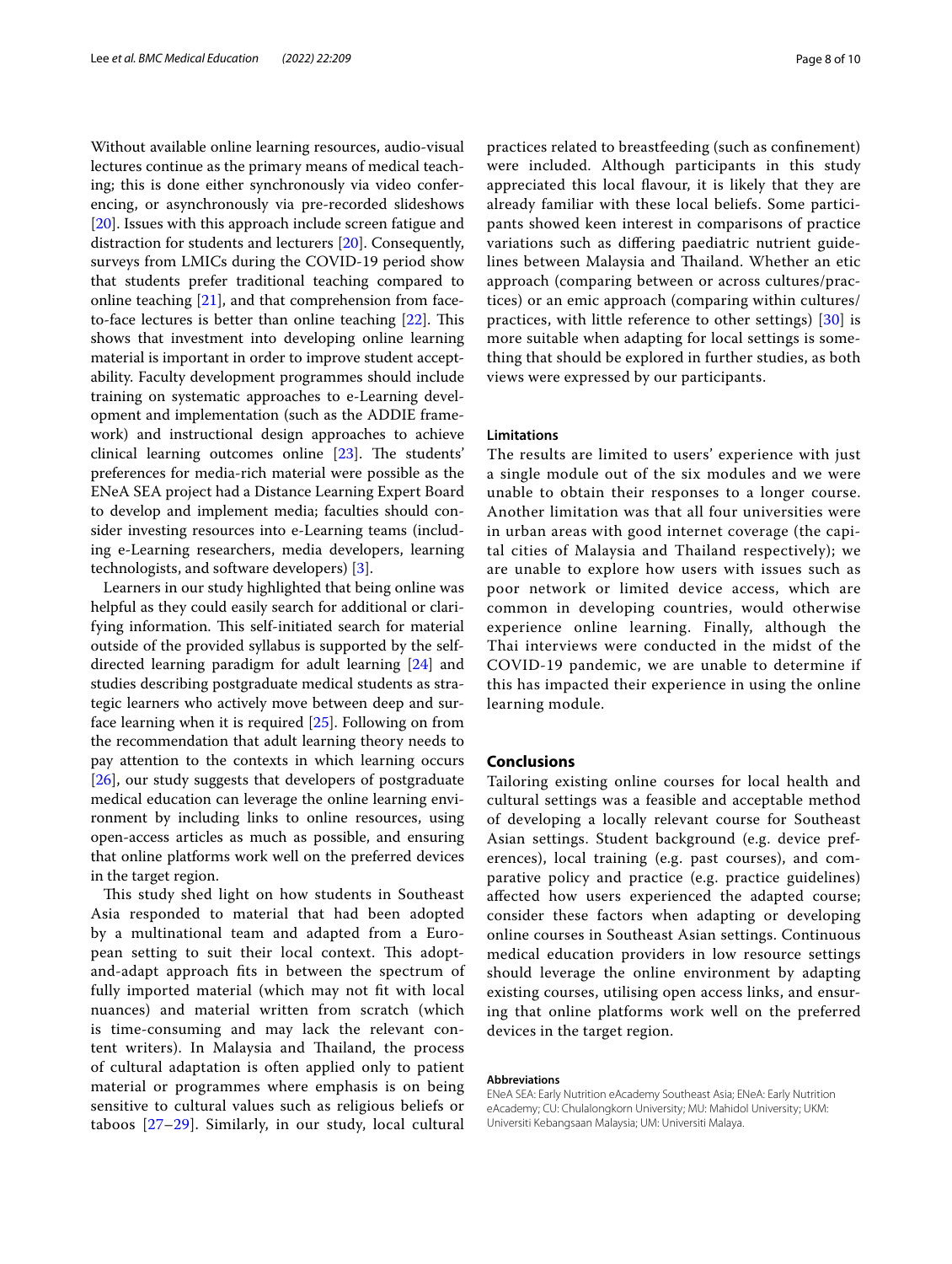# **Supplementary Information**

The online version contains supplementary material available at [https://doi.](https://doi.org/10.1186/s12909-022-03284-z) [org/10.1186/s12909-022-03284-z.](https://doi.org/10.1186/s12909-022-03284-z)

<span id="page-8-22"></span>**Additional fle 1.** ENeA SEA Project Group.

**Additional fle 2.** Focus Group Discussion Topic Guide.

#### **Acknowledgements**

We would like to thank Dr. Mary Grace Fernandez for assistance in the study. A list of the EneA SEA Project Group consortium members is included in the [Supplementary Information fle](#page-8-22).

#### **Authors' contributions**

YKL, AW, CJN, CCMB, AAK, YMC, JSSH, FCC, SFT, BKP, NC, SS, CV, and BK contributed to the conception and design of the study. YKL, AW, CJN, CCMB, AAK, YMC, JSSH, FCC, SFT, BKP, NC, SS, and CV were involved in data collection. YKL, AW, CJN, CCMB, FCC, SFT, SS, and CV analyzed the data obtained. All authors attended research meetings, gave feedback on the article and gave fnal approval for the article to be published.

#### **Funding**

This research was financially supported by the Erasmus  $+$  CBHE 2016 programme "Early Nutrition eAcademy Southeast Asia (573651-EPP-1–2016-1-DE-EPPKA2-CBHE-JP)".

#### **Availability of data and materials**

All data generated or analysed during this study are included in this published article [and its supplementary information fles].

#### **Declarations**

#### **Ethics approval and consent to participate**

Ethical approval for this study was obtained from the Universiti Malaya Medical Centre Medical Research Ethics Committee (Ref No: 2019628–7575), Committee for Research Faculty of Medicine Ramathibodhi Hospital Mahidol University (Ref: COA. MURA2019/989), Ethics Committee of the Faculty of Medicine, Chulalongkorn University (Ref no. 622/62), and Universiti Kebangsaan Malaysia Medical Centre Research Ethics Committee (Ref No: UKM PPI/111/8/JEP-2019–652). Before the focus groups, all participants were given a Participant Information Sheet explaining the purpose of the study, and written informed consent was obtained to participate in the study. We confrm that all methods were performed in accordance with the relevant guidelines and regulations.

#### **Consent for publication**

All participants gave consent for anonymised quotations to be published.

#### **Competing interests**

LMU, Ludwig-Maximilians-Universität Munich and its employee BK beneft from support for scientifc and educational activities from the European Commission, H2020 Programme Lifecycle-733206, the Erasmus Plus Programme Capacity Building to Improve Early Nutrition and Health in South Africa-598488-EPP-1–2018-1-DE-EPPKA2-CBHE-JP and the European Joint Programming Initiative Project NutriPROGRAM, the German Ministry of Education and Research, Berlin (Grant Nr. 01 GI 0825), and the German Research Council (INST 409/224–1 FUGG). The other authors declare no confict of interest.

#### **Author details**

<sup>1</sup> Department of Primary Care Medicine, Faculty of Medicine, Universiti Malaya, Kuala Lumpur, Malaysia. <sup>2</sup> School of Medicine, Walailak University, Thasala, Nakhon Si Thammarat, Thailand. <sup>3</sup>SingHealth Polyclinics, Singapore, Singapore.<br><sup>4</sup>Duke NUS Medical School, Singapore, Singapore, <sup>5</sup>Department of Paodiatrics. Duke-NUS Medical School, Singapore, Singapore.<sup>5</sup> Department of Paediatrics, Faculty of Medicine, Universiti Malaya, Kuala Lumpur, Malaysia. <sup>6</sup>Universiti Kebangsaan Malaysia Medical Centre, Kuala Lumpur, Malaysia. <sup>7</sup> Department of Paediatrics, Faculty of Medicine, Universiti Kebangsaan Malaysia Medical Centre, Kuala Lumpur, Malaysia. <sup>8</sup>Specialist Children's Hospital, Universiti Kebangsaan Malaysia Medical Centre, Kuala Lumpur, Malaysia. <sup>9</sup>Department of Nutrition & Dietetics, Faculty of Health Sciences, Universiti Kebangsaaan

# Received: 2 March 2021 Accepted: 23 March 2022

### **References**

- <span id="page-8-0"></span>1. Kim KJ, Kim G. Development of e-learning in medical education: 10 years' experience of Korean medical schools. Korean J Med Educ. 2019;31(3):205–14.
- <span id="page-8-1"></span>2. Frehywot S, Vovides Y, Talib Z, Mikhail N, Ross H, Wohltjen H, Bedada S, Korhumel K, Koumare AK, Scott J. E-learning in medical education in resource constrained low- and middle-income countries. Hum Resour Health. 2013;11(1):4.
- <span id="page-8-2"></span>3. Brands B, Chomtho S, Suthutvoravut U, Boey CCM, Tang SF, Godfrey KM, Koletzko B, For The ESPG. Early Nutrition eAcademy Southeast Asia e-Learning for Enhancing Knowledge on Nutrition during the First 1000 Days of Life. Nutrients. 2020;12(6):1817.
- <span id="page-8-3"></span>4. Recognized Training Programs: Name of Specialties and Subspecialties of Residency Training courses in Thailand [[https://tmc.or.th/En/post\\_gradu](https://tmc.or.th/En/post_graduate.php) [ate.php\]](https://tmc.or.th/En/post_graduate.php)
- <span id="page-8-4"></span>5. Lolekha S, Singalavanija S. Pediatric residency training in Thailand. Southeast Asian J Trop Med Public Health. 2014;45(Suppl 1):23–7.
- <span id="page-8-5"></span>6. Breastfeeding promotion [\[http://nutrition.moh.gov.my/en/promosi](http://nutrition.moh.gov.my/en/promosi-penyusuan-susu-ibu/)[penyusuan-susu-ibu/](http://nutrition.moh.gov.my/en/promosi-penyusuan-susu-ibu/)]
- <span id="page-8-6"></span>7. Senarai Hospital Rakan Bayi (Baby Friendly Hospital Initiative-BFHI) Seluruh Malaysia [\[https://www.data.gov.my/data/ms\\_MY/dataset/senarai-hospi](https://www.data.gov.my/data/ms_MY/dataset/senarai-hospital-rakan-bayi-baby-friendly-hospital-initiative-bfhi-seluruh-malaysia) [tal-rakan-bayi-baby-friendly-hospital-initiative-bfhi-seluruh-malaysia](https://www.data.gov.my/data/ms_MY/dataset/senarai-hospital-rakan-bayi-baby-friendly-hospital-initiative-bfhi-seluruh-malaysia)]
- 8. Topothai C, Tangcharoensathien V. Achieving global targets on breastfeeding in Thailand: gap analysis and solutions. Int Breastfeed J. 2021;16(1):38.
- <span id="page-8-7"></span>9. Infant and young child feeding counselling: an integrated course: course handouts [<https://www.who.int/publications/i/item/WHO-HEP-NFS-21.41>]
- <span id="page-8-9"></span><span id="page-8-8"></span>10. Early Nutrition eAcademy [\[https://www.early-nutrition.org/en/enea/](https://www.early-nutrition.org/en/enea/)] 11. Davis FD. Perceived usefulness, perceived ease of use, and user accept-
- ance of information technology. MIS Q. 1989;13(3):319–40.
- <span id="page-8-10"></span>12. Braun V, Clarke V. Using thematic analysis in psychology. Qual Res Psychol. 2006;3(2):77–101.
- <span id="page-8-11"></span>13. Gale NK, Heath G, Cameron E, Rashid S, Redwood S. Using the framework method for the analysis of qualitative data in multi-disciplinary health research. BMC Med Res Methodol. 2013;13:117.
- <span id="page-8-12"></span>14. Thailand tops Internet Usage Charts [\[https://www.bangkokpost.com/](https://www.bangkokpost.com/business/1408158/thailand-tops-internet-usage-charts) [business/1408158/thailand-tops-internet-usage-charts](https://www.bangkokpost.com/business/1408158/thailand-tops-internet-usage-charts)]
- <span id="page-8-13"></span>15. Robinson R. Spectrum of tablet computer use by medical students and residents at an academic medical center. PeerJ. 2015;3:e1133–e1133.
- <span id="page-8-14"></span>16. Novel Coronavirus – Thailand Disease Outbreak News [\[https://www.who.](https://www.who.int/csr/don/14-january-2020-novel-coronavirus-thailand-ex-china/en/) [int/csr/don/14-january-2020-novel-coronavirus-thailand-ex-china/en/\]](https://www.who.int/csr/don/14-january-2020-novel-coronavirus-thailand-ex-china/en/)
- <span id="page-8-15"></span>17. Malaysia: EF English Profciency Index [\[https://www.ef.com/wwen/epi/](https://www.ef.com/wwen/epi/regions/asia/malaysia/) [regions/asia/malaysia/\]](https://www.ef.com/wwen/epi/regions/asia/malaysia/)
- <span id="page-8-16"></span>18. ENeA SEA Thai version modules [[https://enea-sea.med.lmu.de/course/](https://enea-sea.med.lmu.de/course/view.php?id=80) [view.php?id](https://enea-sea.med.lmu.de/course/view.php?id=80)=80]
- <span id="page-8-17"></span>19. ENeA SEA Malay version modules [[https://enea-sea.med.lmu.de/enrol/](https://enea-sea.med.lmu.de/enrol/index.php?id=128) [index.php?id](https://enea-sea.med.lmu.de/enrol/index.php?id=128)=128]
- <span id="page-8-18"></span>20. Cecilio-Fernandes D, Parisi M, Santos T, Sandars J. The COVID-19 pandemic and the challenge of using technology for medical education in low and middle income countries. MedEdPublish. 2020;9:74.
- <span id="page-8-19"></span>21. Sindiani AM, Obeidat N, Alshdaifat E, Elsalem L, Alwani MM, Rawashdeh H, Fares AS, Alalawne T, Tawalbeh LI. Distance education during the COVID-19 outbreak: a cross-sectional study among medical students in North of Jordan. Ann Med Surg (Lond). 2020;59:186–94.
- <span id="page-8-20"></span>22. Suryawanshi DM, Venugopal R. Preferences, perceptions and barriers to E-learning among medical students during COVID-19 pandemic lockdown in India. Int J Community Med Public Health. 2020;7(10):4100.
- <span id="page-8-21"></span>23. Peterson C. Bringing ADDIE to life: Instructional design at its best. Journal of Educational Multimedia and Hypermedia. 2003;12(3):227–41.